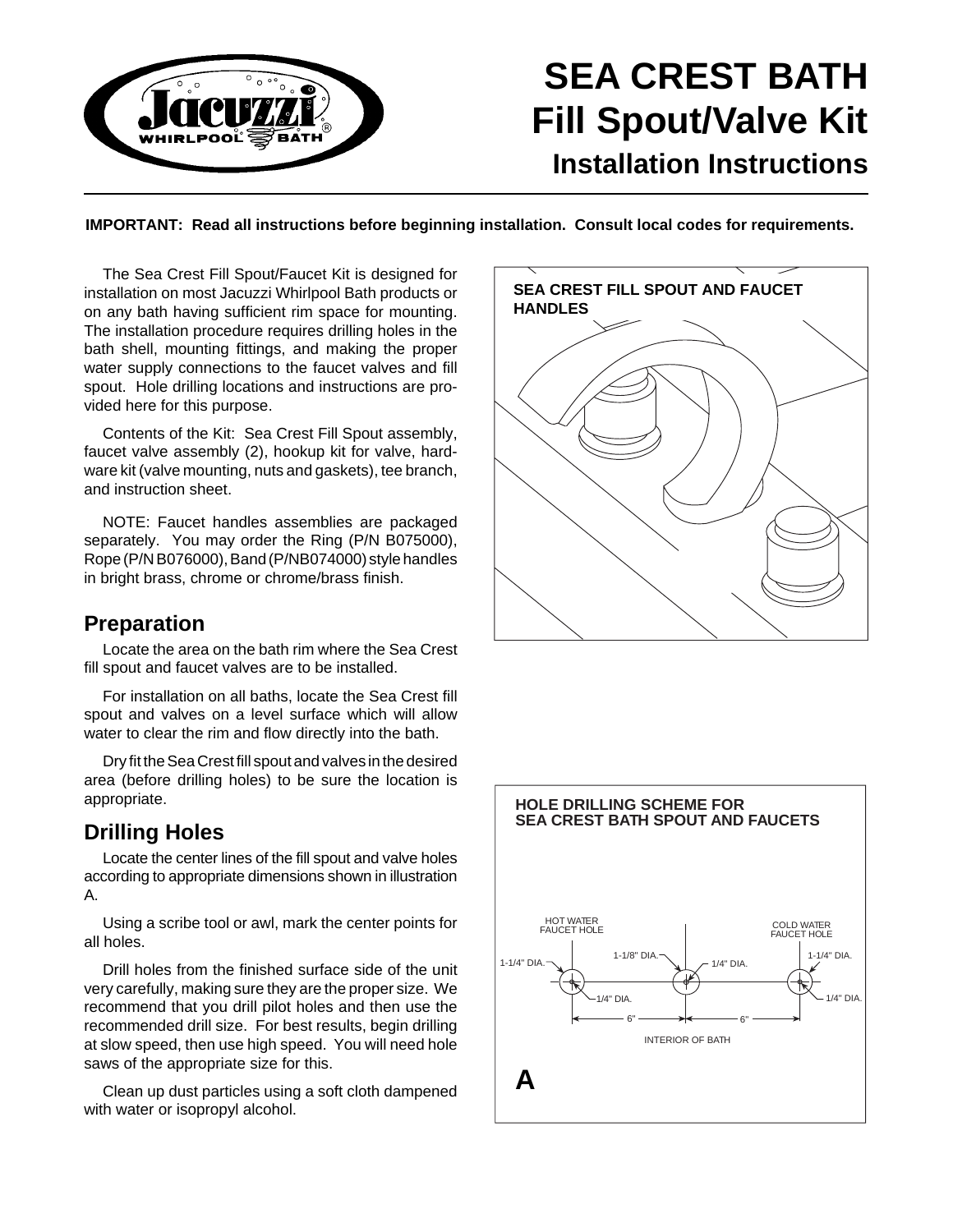## **Installation Instructions**

- 1. Place gasket on outlet nipple fit outlet down through center hole in Bath. Screw flanged locknut from underside and tighten.
- 2. Remove flanges from inlet valves.
- 3. Remove top valve mounting nut and washer.
- 4. Screw bottom mounting all the way down the valve body.
- 5. Fit tee branch to inlet valves using rubber sealing grommets flat seat nuts and 'o'rings.
- 6. Place inlet valves with tee piece into outlet nipple from underside of the bath. Replace washer and top mounting nut with minimum of inlet valve exposed (1 thread above nut).
- 7. Screw bottom nut up underside of bath and tighten all mounting nuts, including branching piece nuts.
- 8. Connect water supply lines using cone and compression nuts supplied. WRENCH TIGHTEN.
- 9. Assemble flange and handle to each of the valve bodies.





## **Valve Service Kit**

| 04-066-001 | Hilox 961 Bottom Plate | 2 |
|------------|------------------------|---|
| 04-073-001 | Hilox 961 Top Plate    | 2 |
| 04-074-001 | Disc Valve Drive Cup   | 2 |
| 04-112-001 | Bonnet/Seat Extension  | 2 |
| 05-033-001 | <b>Bonnet Washer</b>   | 2 |
| 13-033-001 | BS 016 O'Ring          | 2 |
| 13-015-001 | BS 010 O'Ring          | 4 |
| 23-001-001 | Grommet                | 2 |

## **When Fitting Valve Parts Remember to:**

- 1. Flush out the pipes.
- 2. Ensure that the face of the valve body is clean and free of old washer material.
- 3. Use the new bonnet washer supplied and tighten the bonnet to 30ft./lbs.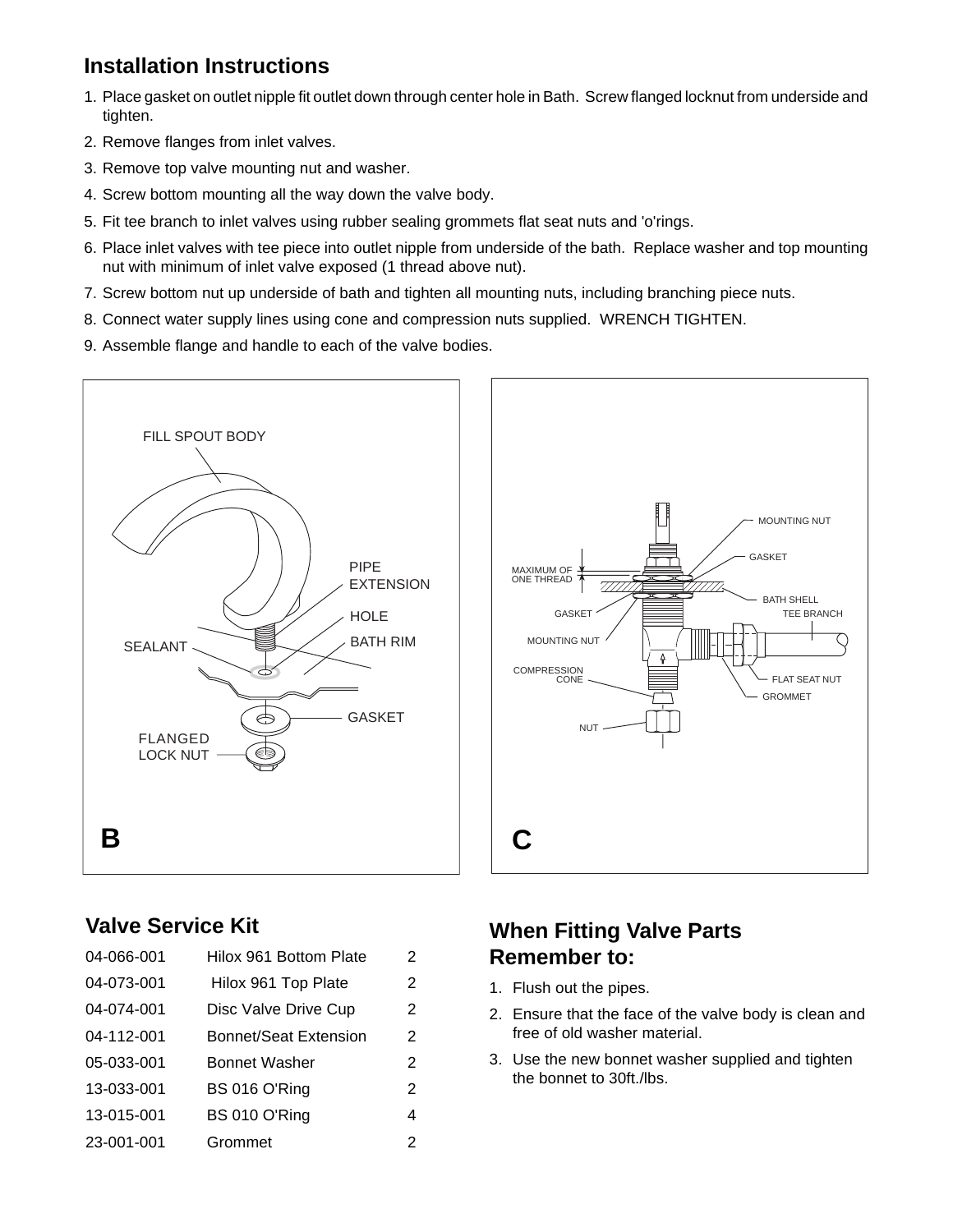

### **Installing the Faucet Handles**

Install the flange on the valve body. Install handles and lock nut. Install head nut to complete handle installation (see illustration E).

NOTE: Faucet handles assemblies are packaged separately. You may order the Ring (P/N B75000), Rope (P/ N B76000), Band (P/N B74000) style handles in bright brass, chrome or chrome/brass finish.

## **Operation**

Check for proper operation of the fill spout. Always fill the bath with a mixture of hot and cold water. Water temperatures in excess of 140°F may damage the fill spout and/or discolor the bath's surface.

## **TYPICAL FAUCET HANDLE ASSEMBLY (SELECT STYLE AND FINISH)**